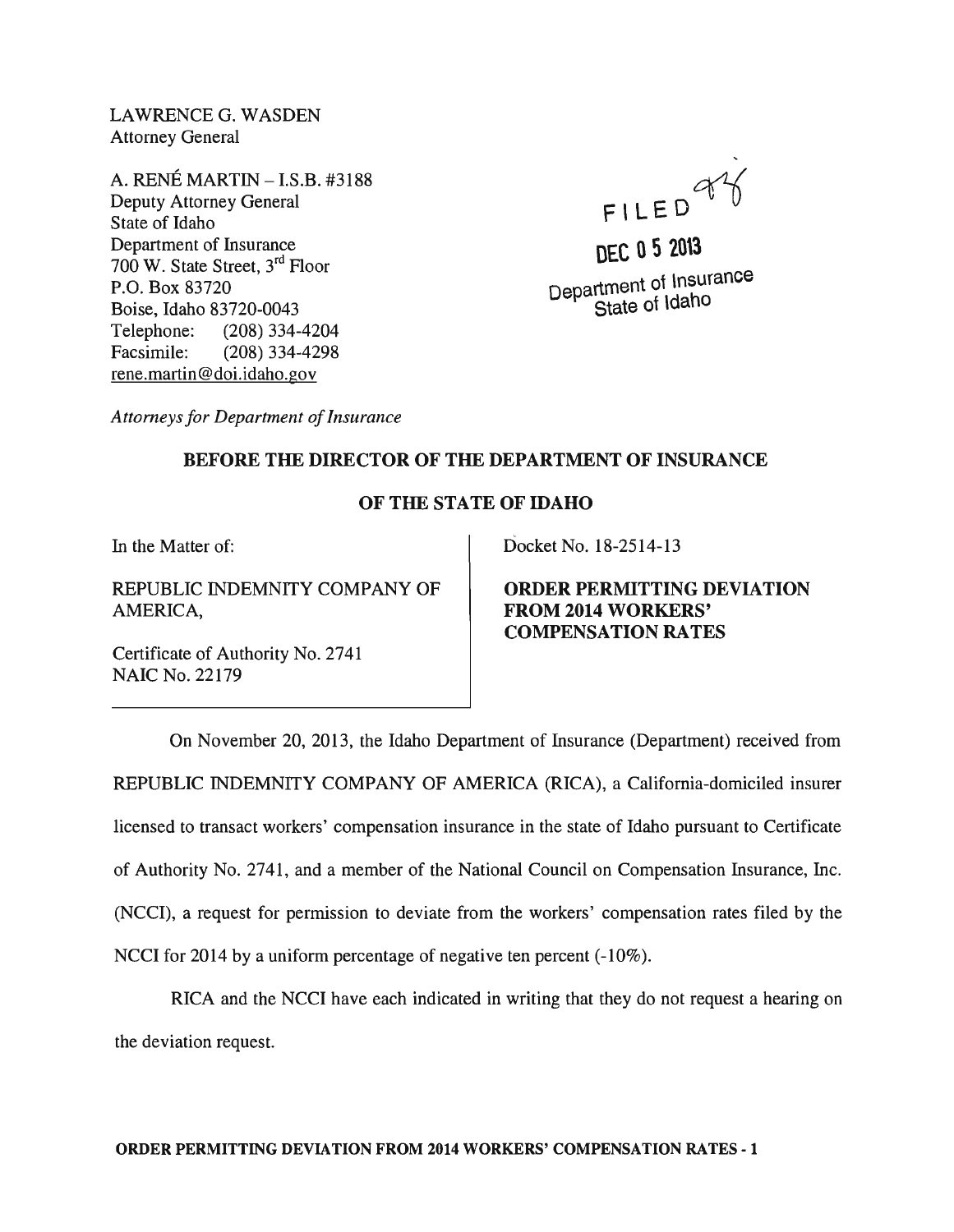The Department's Director (Director), having reviewed and being fully apprised of RICA's request to deviate from the Idaho workers' compensation premium rates filed by the NCCI for 2014, and the requirements of Idaho Code § 41-1614, has determined that the requested rate deviation is justified.

NOW, THEREFORE, IT IS HEREBY ORDERED, pursuant to Idaho Code § 41-1614, that RICA's request for a uniform percentage deviation of negative ten percent (-10%) from the workers' compensation rates filed by the NCCI for 2014, exclusive of terrorism rates, is GRANTED. This deviation from the Idaho workers' compensation premium rates filed by the NCCI for 2014 shall take effect on January 1, 2014, and shall remain in effect for one year from that date unless terminated sooner with the approval of the Director.

DATED this  $\frac{12}{11}$  day of December, 2013.

STATE OF IDAHO DEPARTMENT OF INSURANCE

William / pal